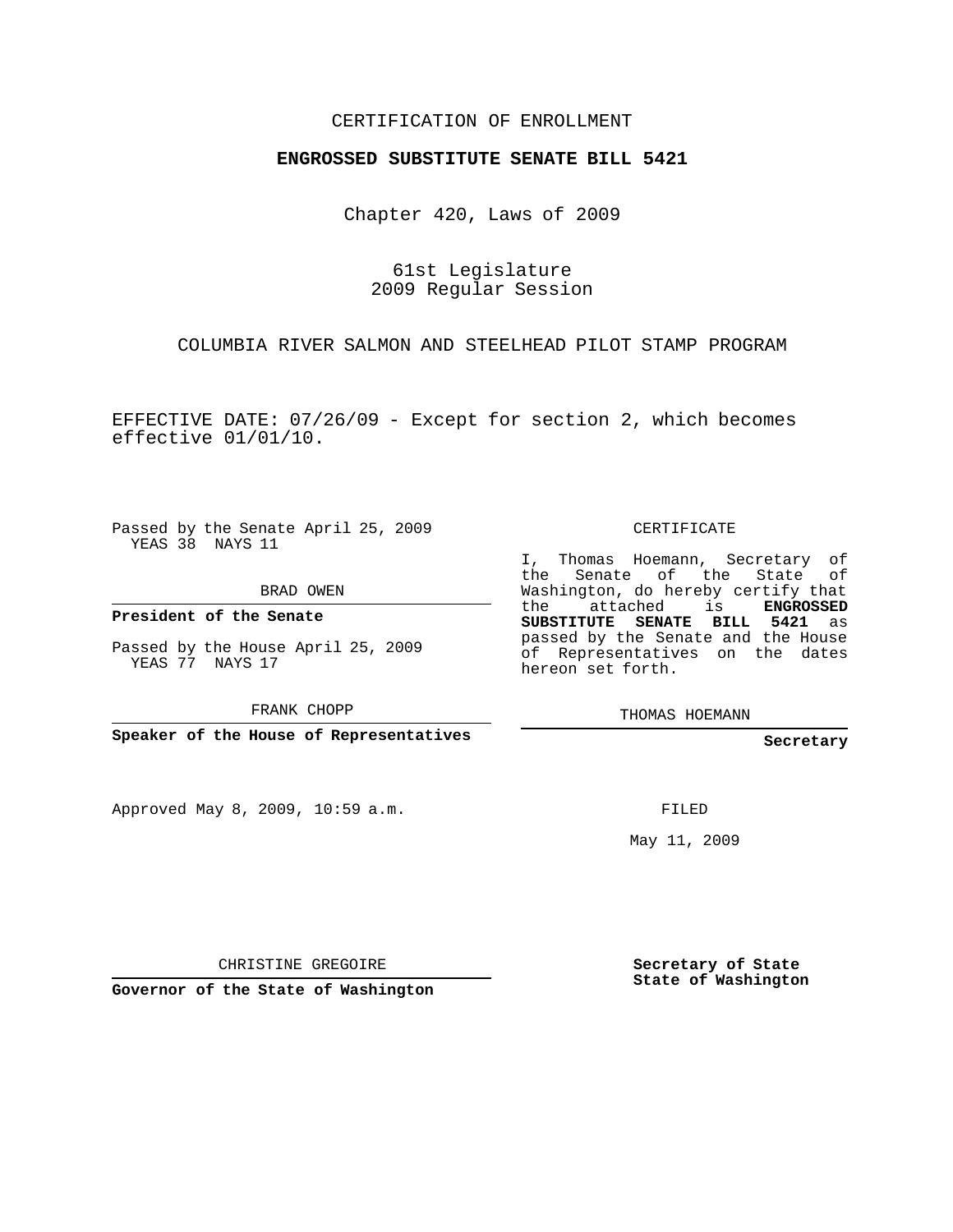## **ENGROSSED SUBSTITUTE SENATE BILL 5421** \_\_\_\_\_\_\_\_\_\_\_\_\_\_\_\_\_\_\_\_\_\_\_\_\_\_\_\_\_\_\_\_\_\_\_\_\_\_\_\_\_\_\_\_\_

\_\_\_\_\_\_\_\_\_\_\_\_\_\_\_\_\_\_\_\_\_\_\_\_\_\_\_\_\_\_\_\_\_\_\_\_\_\_\_\_\_\_\_\_\_

Passed Legislature - 2009 Regular Session

## **State of Washington 61st Legislature 2009 Regular Session**

**By** Senate Natural Resources, Ocean & Recreation (originally sponsored by Senators Parlette, Jacobsen, Rockefeller, Swecker, Hargrove, Shin, and Marr)

READ FIRST TIME 02/24/09.

 AN ACT Relating to creating the Columbia river recreational salmon and steelhead pilot stamp program; adding new sections to chapter 77.12 3 RCW; adding a new section to chapter 77.32 RCW; creating new sections; providing an effective date; and providing an expiration date.

5 BE IT ENACTED BY THE LEGISLATURE OF THE STATE OF WASHINGTON:

 NEW SECTION. **Sec. 1.** It is the intent of the legislature to establish the Columbia river recreational salmon and steelhead pilot stamp program to continue and, to the maximum extent possible, increase recreational selective fishing opportunities on the Columbia river and its tributaries.

11 NEW SECTION. **Sec. 2.** A new section is added to chapter 77.12 RCW 12 to read as follows:

 The department shall create and administer a Columbia river recreational salmon and steelhead pilot stamp program. The program must facilitate continued and, to the maximum extent possible, improved recreational salmon and steelhead selective fishing opportunities on the Columbia river and its tributaries by supplementing the resources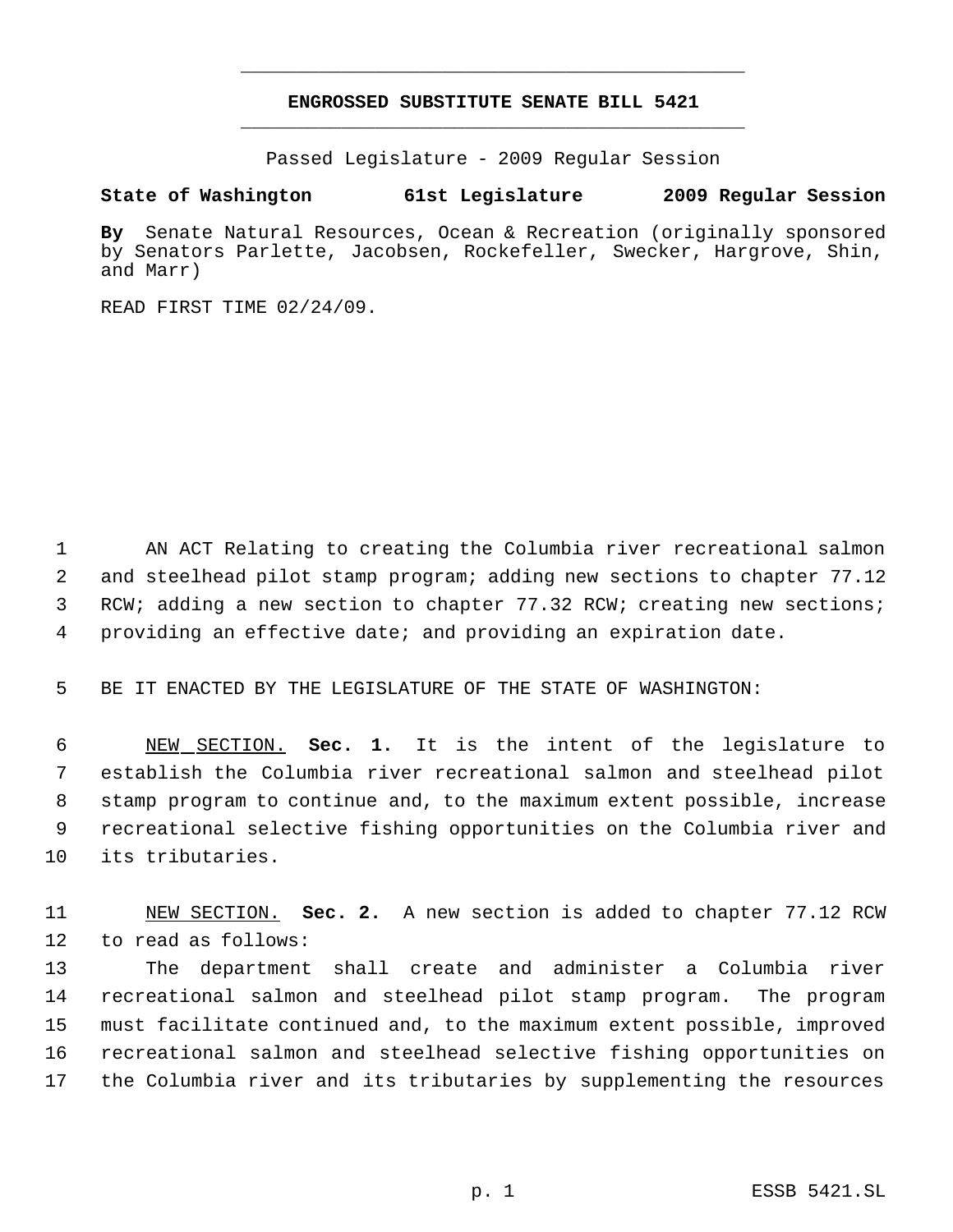available to the department to carry out the scientific monitoring and evaluation, data collection, permitting, reporting, enforcement, and other activities necessary to provide such opportunities.

 NEW SECTION. **Sec. 3.** A new section is added to chapter 77.32 RCW to read as follows:

 (1) In addition to a recreational license required under this chapter, a Columbia river salmon and steelhead stamp or endorsement is required in order for any person fifteen years of age or older to fish recreationally for salmon or steelhead in the Columbia river and its tributaries where these fisheries have been authorized by the department. The cost for each stamp or endorsement is seven dollars and fifty cents. The department shall deposit all receipts from stamp or endorsement purchases into the Columbia river recreational salmon and steelhead pilot stamp program account created in section 4 of this act.

 (2) For the purposes of this section and sections 2 and 4 through 6 of this act, the term "Columbia river" means the Columbia river from a line across the Columbia river between Rocky Point in Washington and Tongue Point in Oregon to the Chief Joseph dam.

 NEW SECTION. **Sec. 4.** A new section is added to chapter 77.12 RCW to read as follows:

 The Columbia river recreational salmon and steelhead pilot stamp program account is created in the custody of the state treasurer. All receipts from Columbia river salmon and steelhead stamp or endorsement purchases under section 3 of this act and gifts made for purposes of the Columbia river recreational salmon and steelhead pilot stamp program must be deposited into the account. Expenditures from the account may be used only for purposes of the program created in section 2 of this act. Only the director or the director's designee may authorize expenditures from the account. The account is subject to allotment procedures under chapter 43.88 RCW, but an appropriation is not required for expenditures.

 NEW SECTION. **Sec. 5.** A new section is added to chapter 77.12 RCW to read as follows:

(1) The department shall administer the Columbia river recreational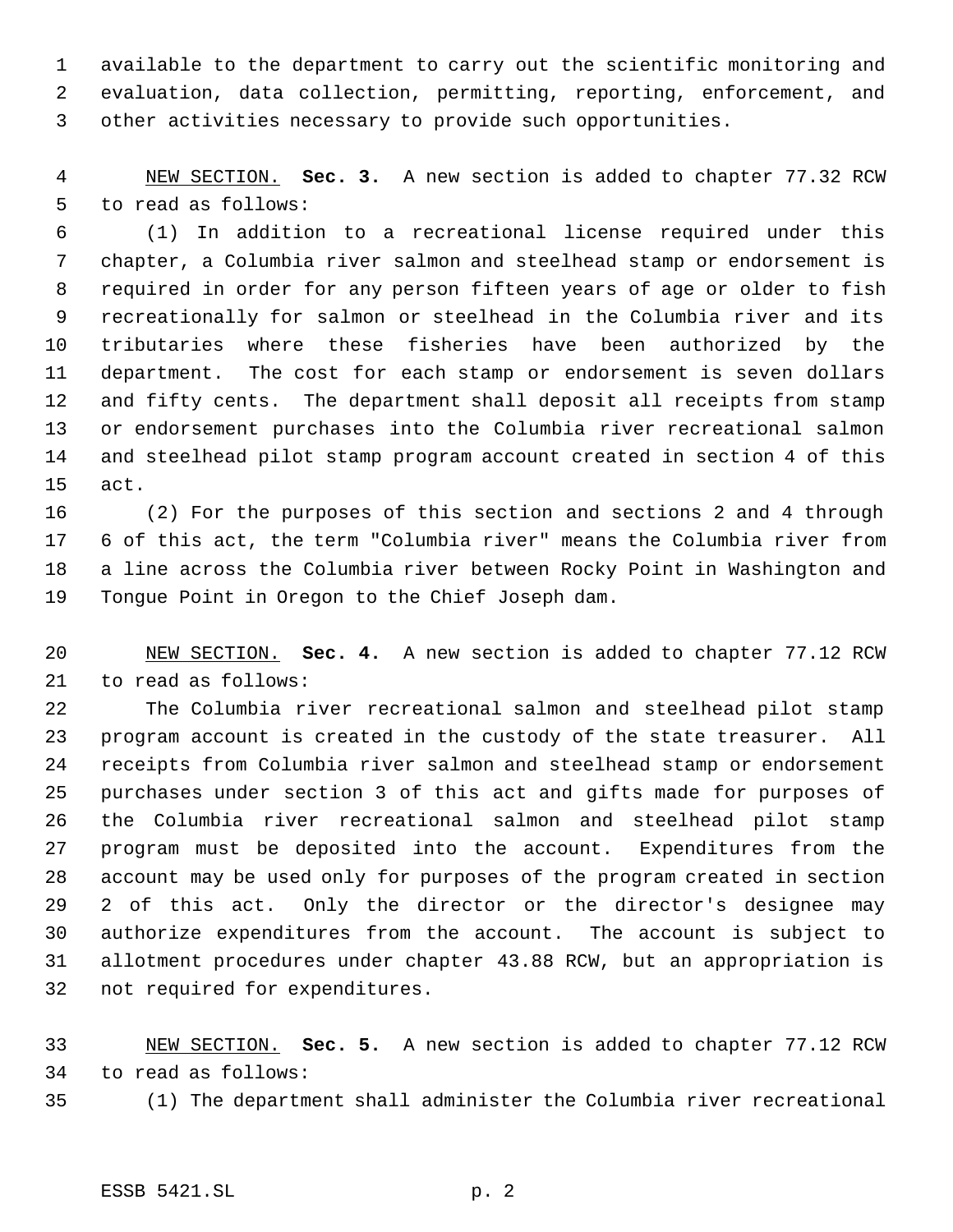salmon and steelhead pilot stamp program in consultation with a Columbia river salmon and steelhead recreational anglers board. The board shall serve in an advisory capacity to the department.

 (2) The department shall solicit recommendations for membership on the Columbia river salmon and steelhead recreational anglers board from recognized recreational fishing organizations of the Columbia river, and the director or director's designee shall give deference to such recommendations when selecting board members. In making these selections, the director or director's designee shall seek to provide equitable representation from the various geographic areas of the Columbia river. The board must consist of no fewer than six and no more than ten members at any one time.

 (3) The Columbia river salmon and steelhead recreational anglers board shall make annual recommendations to the department regarding program expenditures. To the maximum extent possible, the board and department shall seek to reach consensus regarding program activities and expenditures. The director or the director's designee shall provide the board with a written explanation when the department expends funds from the Columbia river recreational salmon and steelhead pilot stamp program account created in section 4 of this act in a manner that differs substantially from board recommendations.

 (4) Columbia river salmon and steelhead recreational anglers board members shall be reimbursed for travel expenses in accordance with RCW 43.03.050 and 43.03.060.

 NEW SECTION. **Sec. 6.** A new section is added to chapter 77.12 RCW to read as follows:

 By December 1, 2014, the department and the Columbia river salmon and steelhead recreational anglers board shall review the Columbia river recreational salmon and steelhead pilot stamp program, prepare a brief summary of the activities conducted under the program, and provide this summary and a recommendation whether the program should be continued to the appropriate committees of the senate and house of representatives.

 NEW SECTION. **Sec. 7.** Sections 2 through 6 of this act expire June 30, 2016.